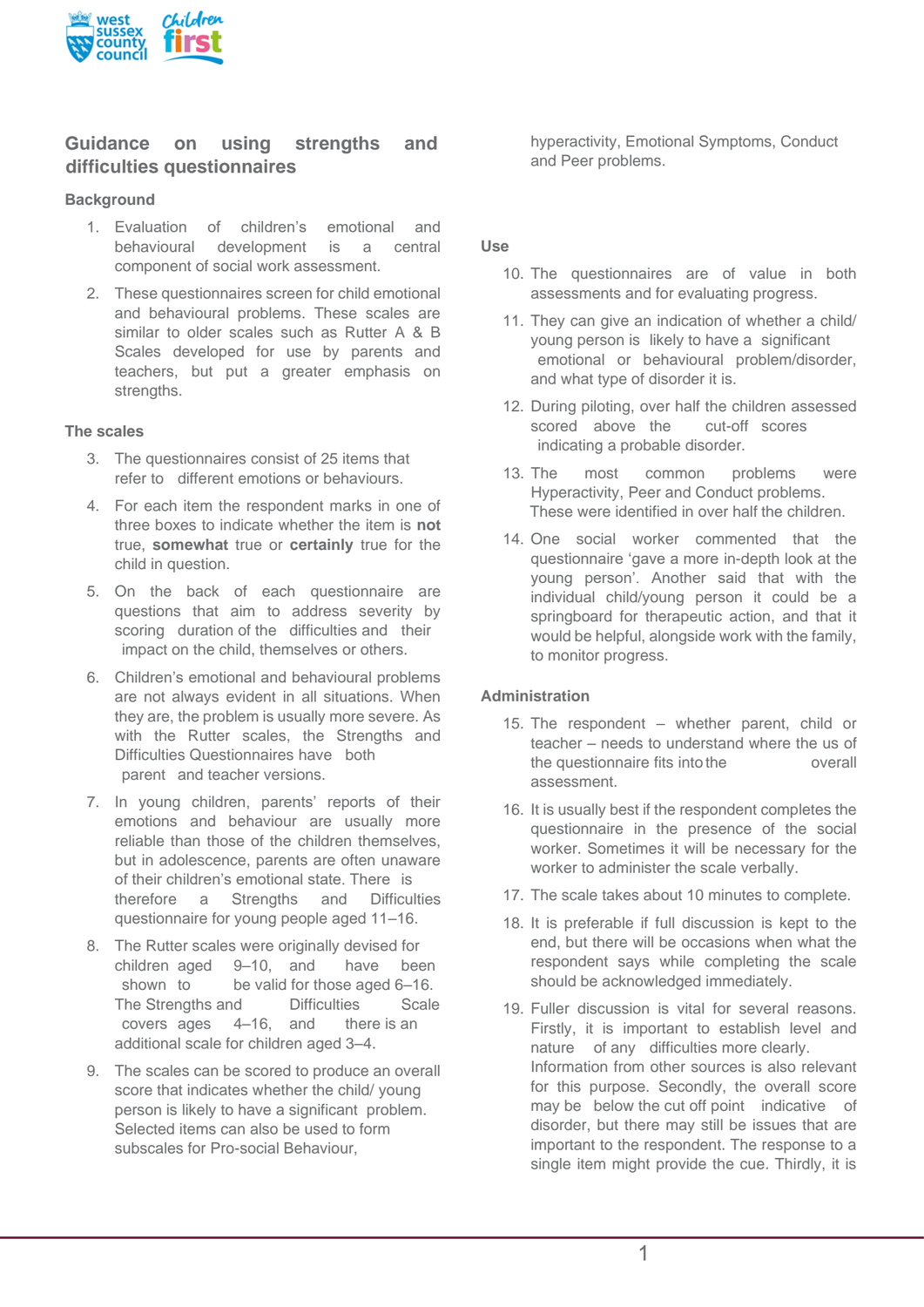

crucial to understand how the child, parent and other family members are responding to how the child is, or what the child is doing/ saying.

### **Scoring**

- 20. This is explained on the sheet that accompanies the questionnaires.
- 21. Each item is scored 0, 1 or 2. Somewhat true is always scored 1, but whether Not true and Certainly true are scored 0 or 2 depends on whether the item is framed as a strength or difficulty.
- 22. The scoring sheet explains which item contributes to which subscales. The Pro-social scale is scored so that an absence of prosocial behaviour scores low. A child may have difficulties but if they have a high Pro-social score the outlook for intervention is better.
- 23. The scoring sheet has a chart, which indicates which total scores are low, average or high in the general population. High scores overall or for any subscale point to the likelihood of a significant disorder, and/or a disorder of a particular type. They do not guarantee that there will be found to be a disorder when a more thorough assessment is conducted. Neither does a low score guarantee the absence of a problem, but the instrument is useful for screening.

### **References**

Goodman R (1997). The Strengths and Difficulties Questionnaire: A research note. Journal of Child Psychology and Psychiatry. 38: 581–586.

Goodman R, Meltzer H and Bailey V (1998) The strengths and difficultiesquestionnaire: A pilot study on the validity of the self-report version. European Child & Adolescent Psychiatry. 7: 125–130.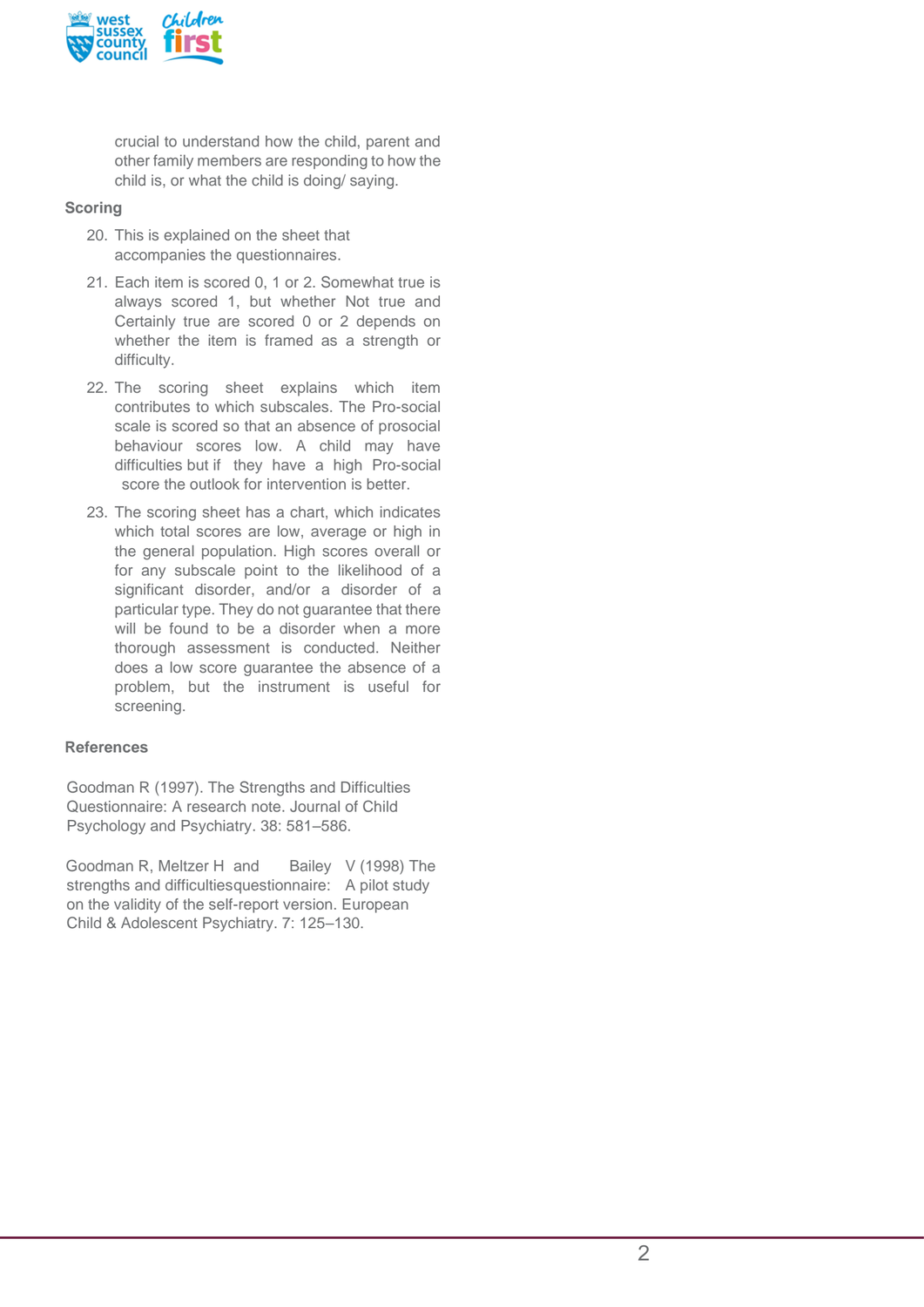

# **Scoring the self-report strengths and difficulties questionnaire**

The 25 items in the SDQ comprise 5 scales of 5 items each. The first stage of scoring the questionnaire is generally to score each of the 5 scales. Somewhat true is always scored as 1, but the scoring of Not True and Certainly True varies with each item. The score for each response category is given below scale by scale.

#### **Pro-social Scale**

|                            | <b>NOT TRUE</b> | <b>SOMEWHAT TRUE</b> | <b>CERTAINLY TRUE</b> |
|----------------------------|-----------------|----------------------|-----------------------|
| I am considerate of others |                 |                      |                       |
| I usually share            |                 |                      |                       |
| I am helpful if            |                 |                      |                       |
| I am kinder to younger     |                 |                      | 2                     |
| I often volunteer          |                 |                      |                       |

#### **Hyperactivity Scale**

|                               | <b>NOT TRUE</b> | <b>SOMEWHAT TRUE</b> | <b>CERTAINLY TRUE</b> |
|-------------------------------|-----------------|----------------------|-----------------------|
| I am restless                 | 0               |                      |                       |
| constantly<br>am<br>fidgeting | 0               |                      | っ                     |
| I am easily distracted        | 0               |                      |                       |
| Thinks things out             | 0               |                      |                       |
| I see tasks through           |                 |                      |                       |

### **Emotional Symptoms Scale**

|                                                    | <b>NOT TRUE</b> | <b>SOMEWHAT TRUE</b> | <b>CERTAINLY TRUE</b> |
|----------------------------------------------------|-----------------|----------------------|-----------------------|
| I get a lot of headaches                           |                 |                      | 2                     |
| I worry a lot                                      | 0               | 1.                   | 2                     |
| I am often unhappy                                 | 0               | 1.                   | 2                     |
| I am nervous in                                    | 0               | 1.                   | 2                     |
| I have many fears<br><b>Conduct Problems Scale</b> |                 |                      |                       |

|                           | <b>NOT TRUE</b> | <b>SOMEWHAT TRUE</b> | <b>CERTAINLY</b><br><b>TRUE</b> |
|---------------------------|-----------------|----------------------|---------------------------------|
| I get very angry          |                 |                      |                                 |
| I usually do as I am told |                 |                      |                                 |